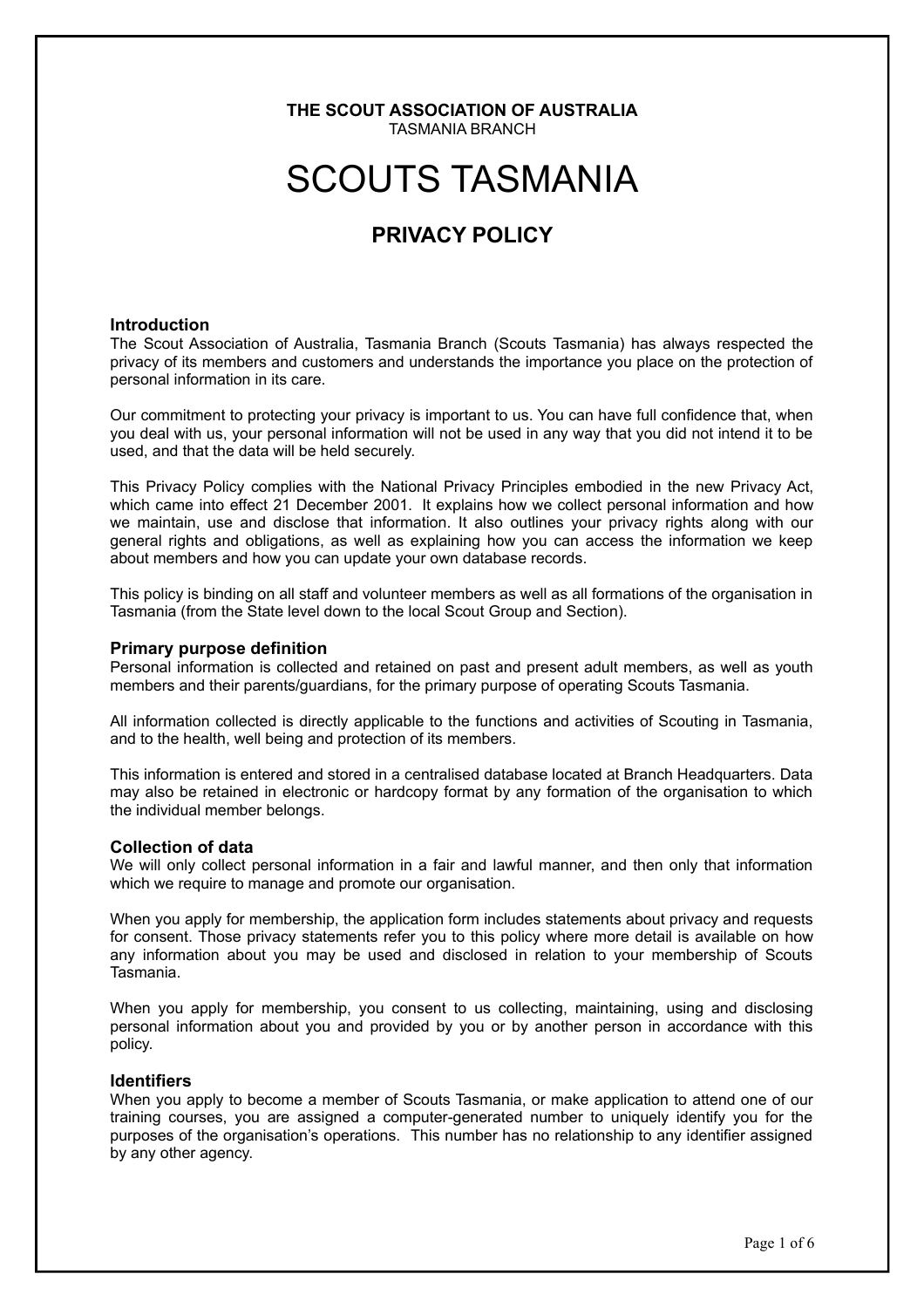# **Type of data collected**

Generally, we only collect personal information about you from you, unless it is not reasonable or practical for us to do so or you consent. For example, Branch Headquarters may collect information about you from your local Scout Group to whom you have applied to be a member. We do not collect or store information about you from individuals or organisations not connected with Scouting.

Our membership application forms generally request information that identifies you, such as your full name and date of birth; and information that enables us to contact you such as address, phone and fax numbers, as well as e-mail address. We also ask for the name of your school or, if employed, your occupation and business telephone number. We also like to know your hobbies and interests and whether you have any other skills that may be of use to the organisation.

We also collect from internal sources and from members, information related to events and activities they attend, training courses, appointments and qualifications related to Scouting.

In the case of youth members we also need to know the names and contact details of your parents/guardians in case we have to contact them in an emergency, or to ensure they are informed about Scouting activities, policy issues or other important matters involving their children. We also ask for their occupation/employer details as well as their skills/hobbies and sporting/leisure activities, as our organisation relies on volunteers providing their time and expertise in a variety of areas for the benefit of our youth program. We ask parents/guardians about their willingness to support their children's activities and help out with their local Scout Group in whatever capacity they can.

# **Sensitive data**

Scouting is a voluntary, non-political, non-formal education movement for young people, open to all without distinction of origin, race or creed whose aim is to encourage the physical, intellectual, social and spiritual development of young people.

We do not actively seek to collect sensitive information (for example health information or information about your racial or ethnic origin or any criminal record), unless it is necessary to satisfy the aims and principles of our organisation, or is for the care and protection of our members.

The following information, which may be considered to be of a sensitive nature, is collected but we do so in accordance with the National Privacy Principles:

- Your place of birth, nationality and whether you are of a non-English speaking background is requested in order for us to identify any special needs of members from different cultures.
- Your religion/denomination (if applicable) is requested so that we can provide for the needs of members from different religious backgrounds.
- For adult Leaders we request their marital status and their partner's name for the purposes of inviting partners to Scout functions and activities and to incorporate them as much as possible in the 'Scouting family'.
- Information obtained from Tasmania Police of criminal record checks on potential adult members is strictly confidential, is not held electronically in any form, and is securely stored and accessed only by the office of the Chief Commissioner of Scouts Tasmania.
- Behavioural files are maintained where appropriate and these are directly under the control of the Chief Commissioner. Reasonable access by the member involved is available on request.
- We collect health and medical information, including Medicare and private health fund numbers, about youth members at the time of applying for membership, as well as each time we seek parent/guardian permission for the young person to attend a Scouting activity which provides the opportunity for more up-to-date data to be supplied. This data provides the organisation with relevant medical information that is essential to the duty of care that we owe the young people under our care.
- Health and medical information is also sought from adult members attending major activities and events for use in medical situations.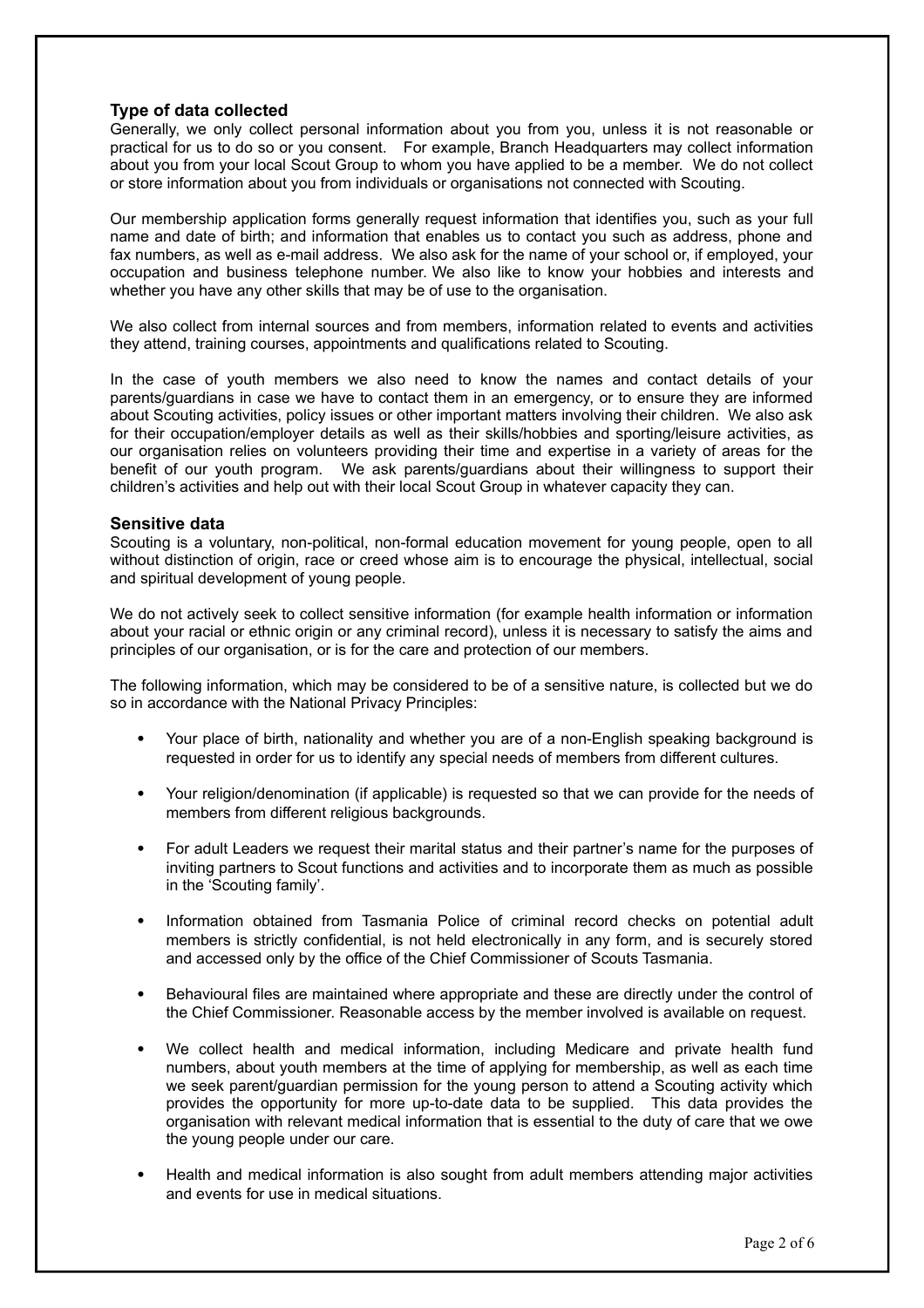# **Consent policy**

When you join Scouts Tasmania you agree that we may use your contact/personal details, to send you information about our organisation and its activities and services, that we feel may be of interest to you, and to contact you from time to time to obtain your feedback about our activities and services.

We will not use your personal information for any purpose that you would not reasonably expect us to use it for. Your information may be used to offer you other products, services and activities that will enhance our relationship with you. You may decide on joining, and at any other time by informing us in writing, that you do not wish to be contacted in this way. It is assumed that existing members have given consent unless they advise us otherwise.

# **Use and disclosure**

By signing the membership application form you consent to us using your personal information in the following way:

- To maintain a register of our membership
- To respond to your request or help us process any request for our activities or services
- To effectively administer all activities and services that we provide to you
- To communicate with you about the activities and services that we may provide you
- To inform you of relevant internal or external activities, events, promotions or special offers that may be of interest to you
- To identify geodemographic details of our membership for the purpose of building membership
- To ensure the safety, health and well-being of all members while they participate in Scout activities
- To carry out research, marketing or development of our products, activities and services including the surveying of members on their needs and attitudes
- To provide contact information to enable communication between members of the Movement.
- To assess the suitability of adult members to be in charge of our youth members
- To provide personal details of potential adult Leaders to the Tasmania Police Service for criminal record checks in accordance with Scouts Tasmania Child Protection Policy
- To direct membership inquiries to you if you are the Leader in Charge of a formation
- To direct inquiries to you regarding the use or hire of a Scout property if you have been appointed for that purpose (this includes listing your name and contact details on the Scout website)
- To assess, process and investigate claims made under any insurance products we provide to you

If you have chosen to provide us with your e-mail address, we may use that address to advise you of matters of Scouting interest as well as for marketing, planning, new services or research purposes. Members have the right to opt out of these additional communications.

We may release information about you where there is a duty to the public to disclose that information, or where disclosure is required or authorised for law enforcement or regulatory purposes.

Scouts Tasmania undertakes to give proper and responsible consideration to privacy issues associated with the introduction of new marketing methods or technology.

# **Data quality and integrity**

We rely on the accuracy of the information that members or their formation provide us. We try to ensure that all information which we collect, use or disclose is accurate, complete and up-to-date. We conduct periodic internal checking procedures to ensure that as far as is practicable that the data held by us is accurate and current.

You should promptly notify us if there are any changes to your personal information.

# **Data access and correction**

You can request access at any time to personal information we hold about you which you believe is incorrect or out-of-date. We will process your request within a reasonable time, usually 14 days.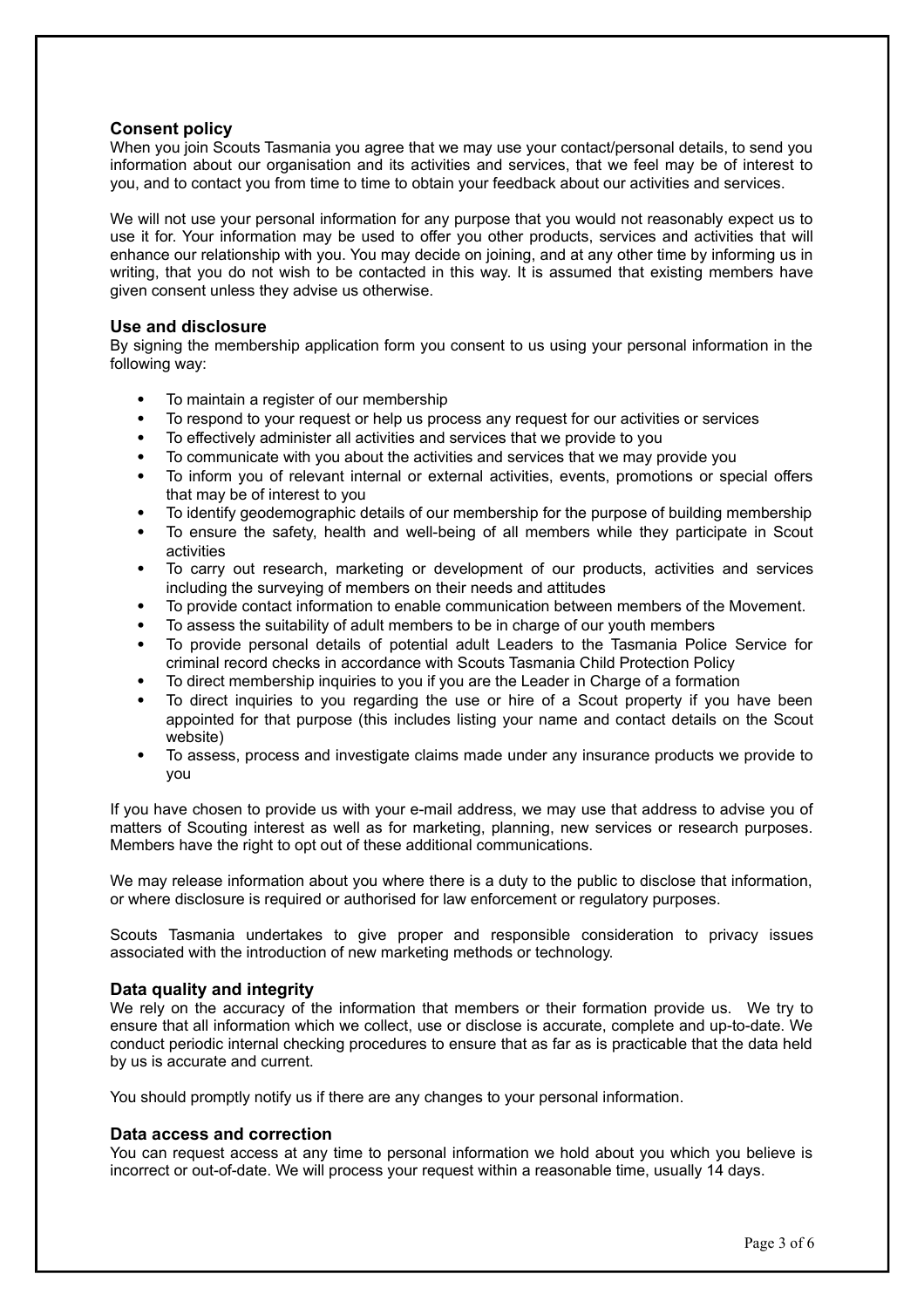There is no fee for requesting access to or updating your information.

Before giving you access to, or amending your records, either in person or over the phone, we may require you to prove your identity. We may ask you to verify your full name, membership number, date of birth and address.

From time to time, for the purposes of data correction, we may provide members or their formation with a computer printout of some or all personal data that we hold on a member.

Many forms, other than the membership application form, are used by Scouts Tasmania for various operational purposes. These forms often request personal details from members, which were previously collected from their original membership application. These provide us with further opportunities to ensure our data is accurate and current.

Any amendments to member's records will be processed as soon as possible after such reports or forms are returned to Branch Headquarters.

# **Access to data by members of Scouts Tasmania**

Scouting is essentially an organisation that is run by and for its voluntary members. Communication between members is of primary importance for its successful operation. The provision of contact details to members to allow them to make contact with other members is very important.

The provision of some personal details about members to Leaders, whose role is to supervise and in some cases assess the performance of those members, is also essential.

For these reasons, Branch Office staff are authorised to provide limited personal information about a member to another member for bona fide purposes. As a general rule we do not disclose the member's work details.

We also publish a contact list showing limited personal details for a select list of senior adult members. This list is provided to all those on the list for contact purposes.

#### **Access to data by non members**

Access to personal information by non members, except custodial parents/guardians, is not permitted. Personally identifiable data is not provided to third parties or non members.

#### **Data security**

We take all reasonable steps to protect your personal information from misuse, loss, unauthorised access, modification or disclosure.

We have physical, electronic and procedural safeguards to protect your information that is held by us.

For example, your personal information in the form of original or copies of paper forms is stored in secured premises at Branch Headquarters. Forms may also be held by authorised voluntary adult Leaders at local formations. These Leaders are accountable for the security and privacy of your data.

Branch Headquarters is the sole location of the data held in electronic databases. Other approved personnel have dial-up access to the database. Read-only and change access to information stored electronically is restricted to personnel whose role in the organisation requires access. All authorised personnel require logins and passwords for access. We require all staff and volunteers to maintain the confidentiality of customer and member information.

The database is backed-up on disks on a regular basis and the disk moved off-site overnight.

Any visitor, for any purpose, to any part of our premises in which member personal information is kept is required to be accompanied by a member of staff while on the premises.

Branch Headquarters uses secure methods to destroy or de-identify any personal information such as computer reports as soon as the information is no longer needed by us for any purpose. However, current policy is that electronic information on the membership database on past members is not removed.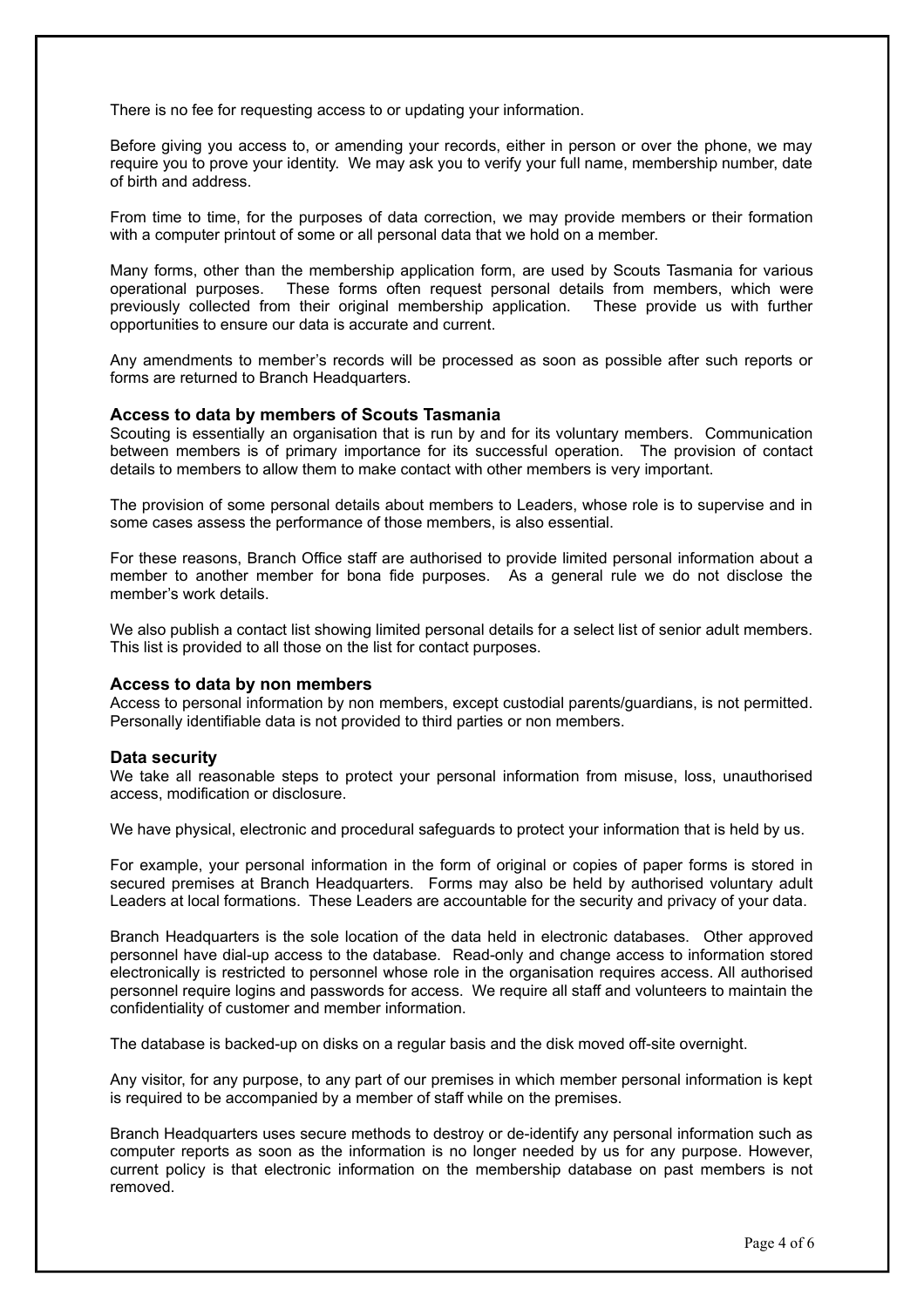# **Commercial use of data**

There are occasions when external organisations or individuals wish to offer a product or service to members, which we consider would be beneficial, or of interest.

Subject to our approval of the organisation and the material to be sent to members, and a signed agreement between Scouts Tasmania and the organisation regarding data confidentiality, Branch Headquarters may provide mailing data in a secure format to that organisation, or to a mailing house on their behalf.

As with most organisations, Scouts Tasmania relies on third party suppliers to conduct specialised activities such as bulk mail outs, data processing, printing etc. These agents act on behalf of Scouts Tasmania and do not facilitate their own commercial agendas whilst processing your personal information. While your personal information may be provided to these agents to enable them to perform their agreed tasks, such information remains the property of Scouts Tasmania at all times and the agent organisations involved are bound by specific confidentiality, non-disclosure agreements and data disposal protocols.

Scouts Tasmania, its suppliers and partners also abide by the Australian Direct Marketing Association (ADMA) Code of Ethics in relation to all direct marketing and electronic marketing to members.

#### **Website on-line services policy**

Scouts Tasmania does not collect any personal information about you via our Internet site except when you knowingly provide it.

It is possible for you to visit this website without telling us who you are.

If you have elected to be a registered user we may use your e-mail address to send you from time to time various promotional offers, Scout program information, special events or other marketing communications that may be of interest to you.

It is our policy to only e-mail customers who give us permission to do so. If we send you an e-mail for a commercial purpose, we will give you the option of not receiving further communications of this nature. You may also opt in to the e-mail subscription service to receive e-mails about specific subjects and activities.

Personal information obtained on the site will never be released to a third party without your consent. We will use any collected information to improve our service to users, and from time to time may contact registered users about new features and improvements to the website.

Scouts Tasmania undertakes to take reasonable steps necessary to ensure that member information is secure from any unauthorised access or disclosure. In designing the Scouts Tasmania website, we have incorporated security procedures and practices that we consider are consistent with Australian industry practice. We review our security procedures from time to time and update them when relevant.

We assume no responsibility for the information practices of third-party sites where a user is able to access their sites through ours. We encourage users to review each site's privacy policy before disclosing any personally identifiable information.

For statistical purposes we may collect non-personalised information on website activity (such as the number of users who visit the website, the date and time of visits, the number of pages viewed and navigation patterns) through the use of 'cookies' and other tracking technology. In order to collect user statistics we may anonymously log information, and identify categories of users by items such as domains and browser types.

Scouts Tasmania may amend this policy from time to time. If we make any substantial changes in the way we use your personal information we will notify you by posting a prominent announcement on our pages, and via an email to registered users.